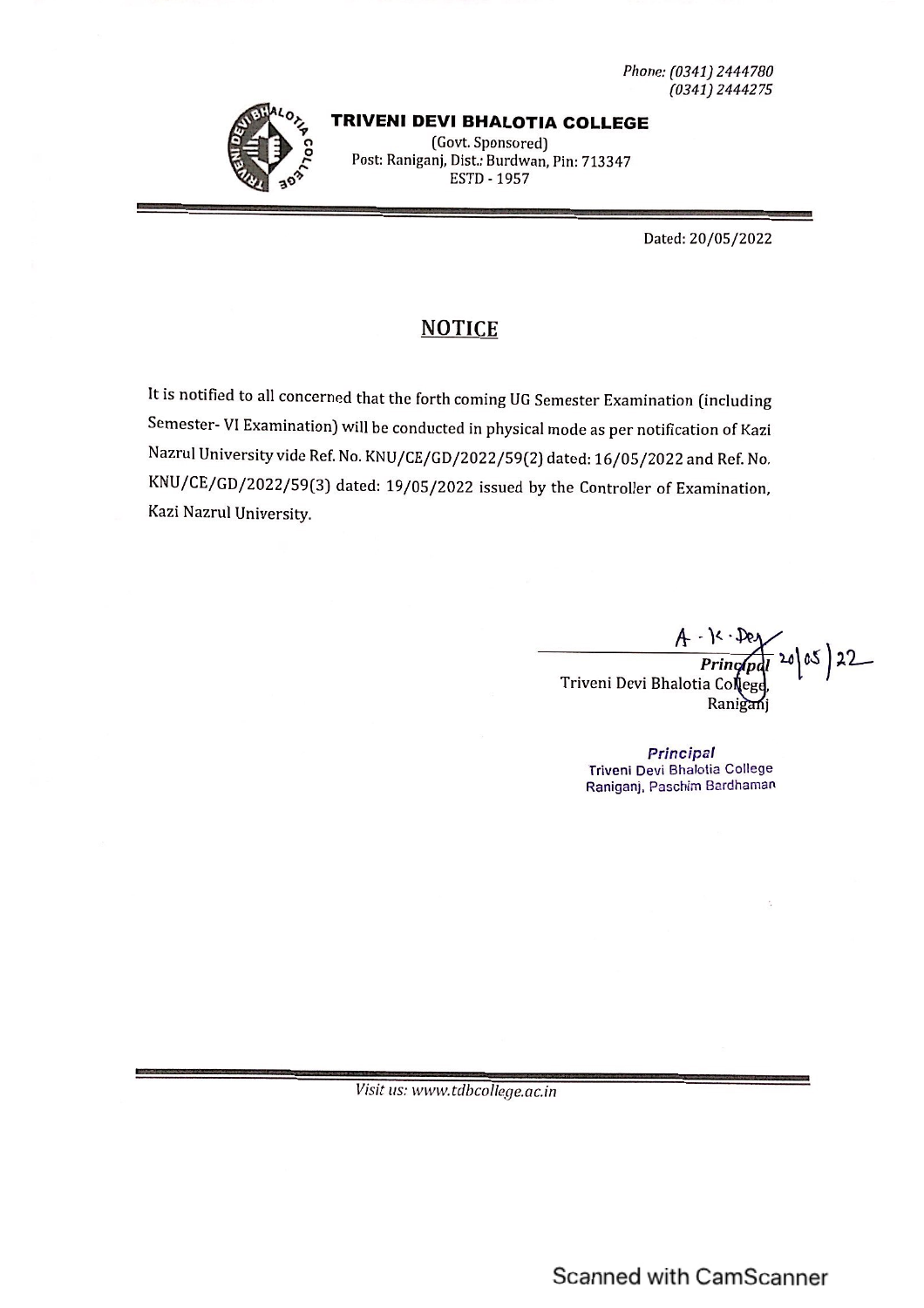

## KAZI NAZRUL UNIVERSITY

Office of the Controller of Examinations

Asansol – 713340 West Bengal, India

**Ref No: KNU/CE/GD/2022/59(3) Date: 19-05-2022**

## **Notice**

I am directed by the Hon'ble Vice Chancellor to inform all concerned that as the scheduled meeting

between the Vice Chancellors of the state Universities of West Bengal and the Hon'ble Education

Minister -in Charge, Govt. of West Bengal was cancelled, no discussion could take place regarding

conducting of forth coming UG even semester Examinations-2022 and so the published notice with

**Ref No: KNU/CE/GD/2022/59(2) dated 16-05-2022** 

**<https://www.knu.ac.in/view-details-announcement-pages/1838>**

**regarding mode of conduct of forthcoming even semester Examinations-2022 remain in force.**

Controller of Examinations Kazi Nazrul University

Copy forwarded to:

- 1. The principals of all affiliated colleges under KNU for necessary action.
- 2. All the concerned Officers, KNU for kind information.
- 3. System Administrator KNU for uploading in the University Website
- 4. Guard File